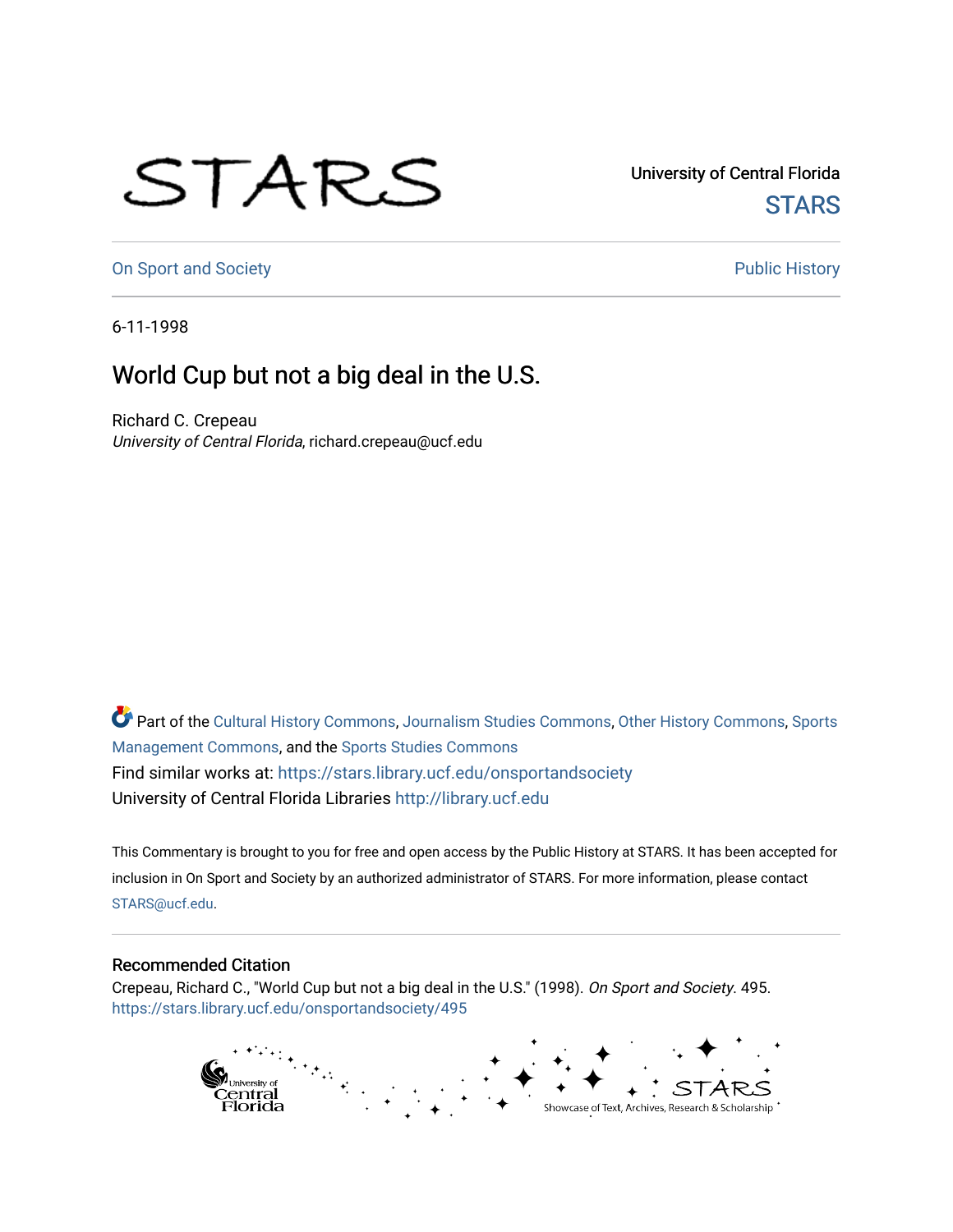## SPORT AND SOCIETY FOR H-ARETE JUNE 11, 1998

The frenzy has begun over the biggest sporting event in the world. It started this week in France and will continue over the next several weeks until its conclusion on July 12. This is the greatest tournament in the history of sport, the quest for the World Cup, the Coupe du Monde.

World Cup qualifying opened with 172 countries seeking the thirty places available; Brasil as the defending champion and France as the host got automatic placement into the tournament. By the time it is over 37 billion people will have watched the games on television, roughly two to three billion per match, or slightly more than saw the final episode of Seinfeld.

There are 193 national football associations that belong to FIFA, the International Federation of Football Associations, more than hold membership in the United Nations. 250 million people play futbol worldwide. It is the closest thing to a universal sport, or even a universal institution-the largest secular community in the world.

Even before the games began there was rioting on the streets of Paris, as futbol fans from around the world were warming up for more expressive statements later in the month of action. That same day the French put on a parade and pageant, which would rival any hyperbolic event that, could be staged by the folks at Disney. In fact one wonders if Euro-Disney has infected the French, or whether the French have always been capable of producing bourgeois banality on this scale and scope. After this tacky exhibition I hope never to hear another Frenchman denigrate Americans for lack of culture and taste.

Only one major country will be largely indifferent to this international sporting spectacle. Only one major country does not regard futbol as the most important sport in the world. That country, of course, is the United States.

In a society where sport is a dominant social activity, futbol is regarded as marginal; a game of monumental boredom played mainly with the feet, in which there is too little scoring. For most sports fans in the United States watching futbol is the moral equivalent of watching paint dry. It is not likely that futbol will ever capture the imagination of the American sports fan.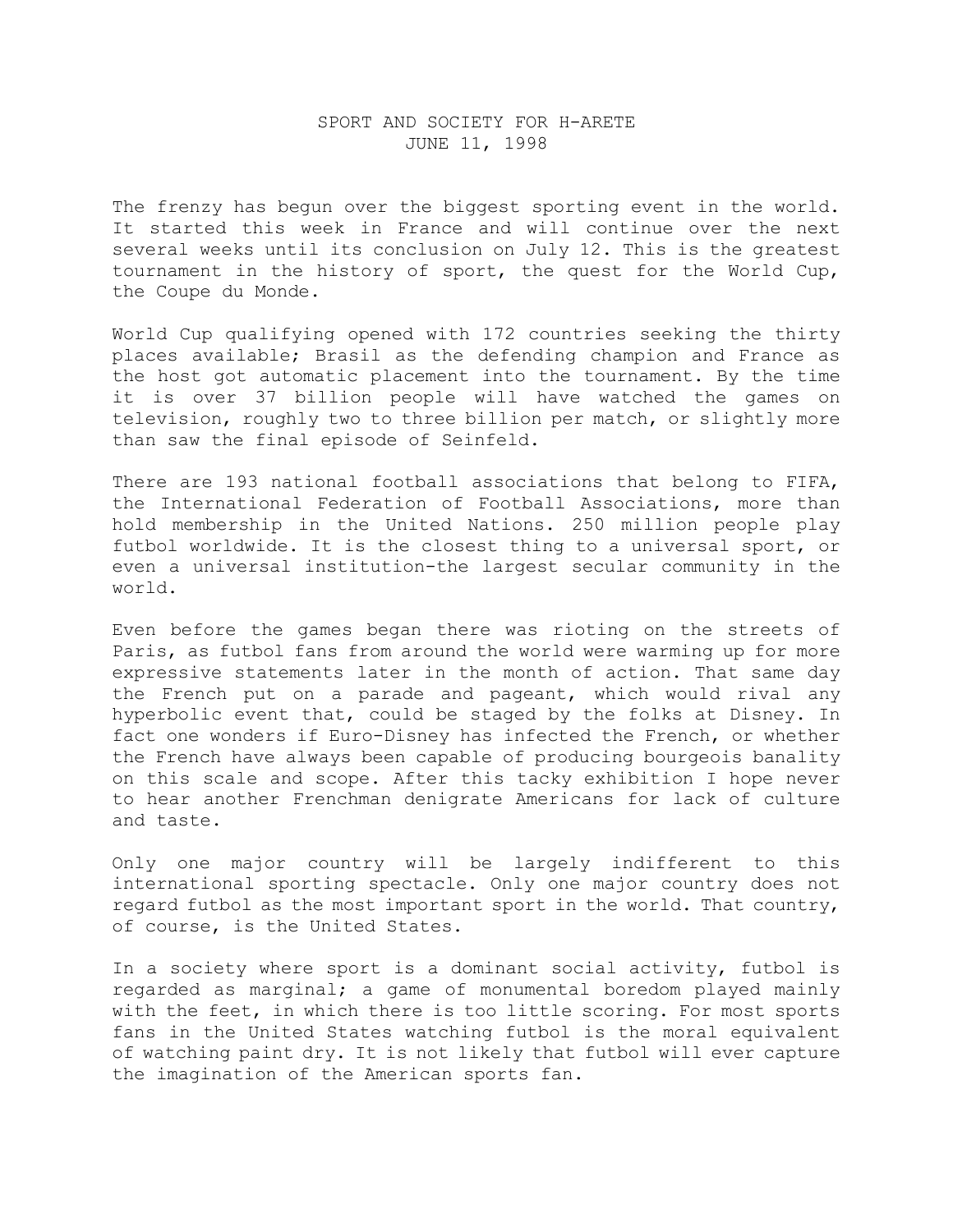Why is this so? Why is it that futbol has never caught on in America, and probably never will?

One answer is that it did. However the form of futbol that Americans were attracted to was rugby, which Americans then took and modified into football. In the second half of the 19th century when Americans were most actively developing their sporting culture, and when young men were most actively developing masculine recreational and leisure activities, the American college student fell in love with this game that seemed to express masculinity as no other game could. The rest, as they say, is history.

Once that process took place football came to rival baseball as the favorite outdoor sport. Shortly thereafter James Naismith produced basketball which quickly became the favorite of the indoor sports. These were the games that happened to capture American youth at the critical point in the development of the sporting culture in the United States. It could have been others, but it wasn't.

Once football, baseball and basketball developed a strong national following it proved to be extremely difficulty for other sports to break into the upper echelons of popularity. There was, afterall, a limit to the number of sports that could occupy large masses of people in the course of a calendar year, especially a people whose leisure time was still limited.

In the second-half of the 20th century as the sporting public grew in size, in disposable income, and in leisure, the major sports simply grew with them, while a few of the minor sports expanded to fill some gaps. But the majors stood alone. Football, baseball and basketball dominated public interest. Hockey trailed behind the big three, and then behind hockey came tennis and golf. The older sport of horse racing held its own among a select population, while the newer sport auto racing brought in those captivated by this 20th century technology.

In the United States football was football, while futbol became soccer, and soccer existed at the margins. Few people played the game and fewer watched.

Nor would futbol be aided by the coming of television. Like baseball, futbol is not an ideal television sport. The expanse of its action can not be fully captured, and both the speed and intricacy of the game seem lost to the television camera. In addition futbol shares with hockey a lack of scoring which Americans have come to equate with a lack of action. The directors of the big three sports are constantly tampering with the rules to produce more scoring and